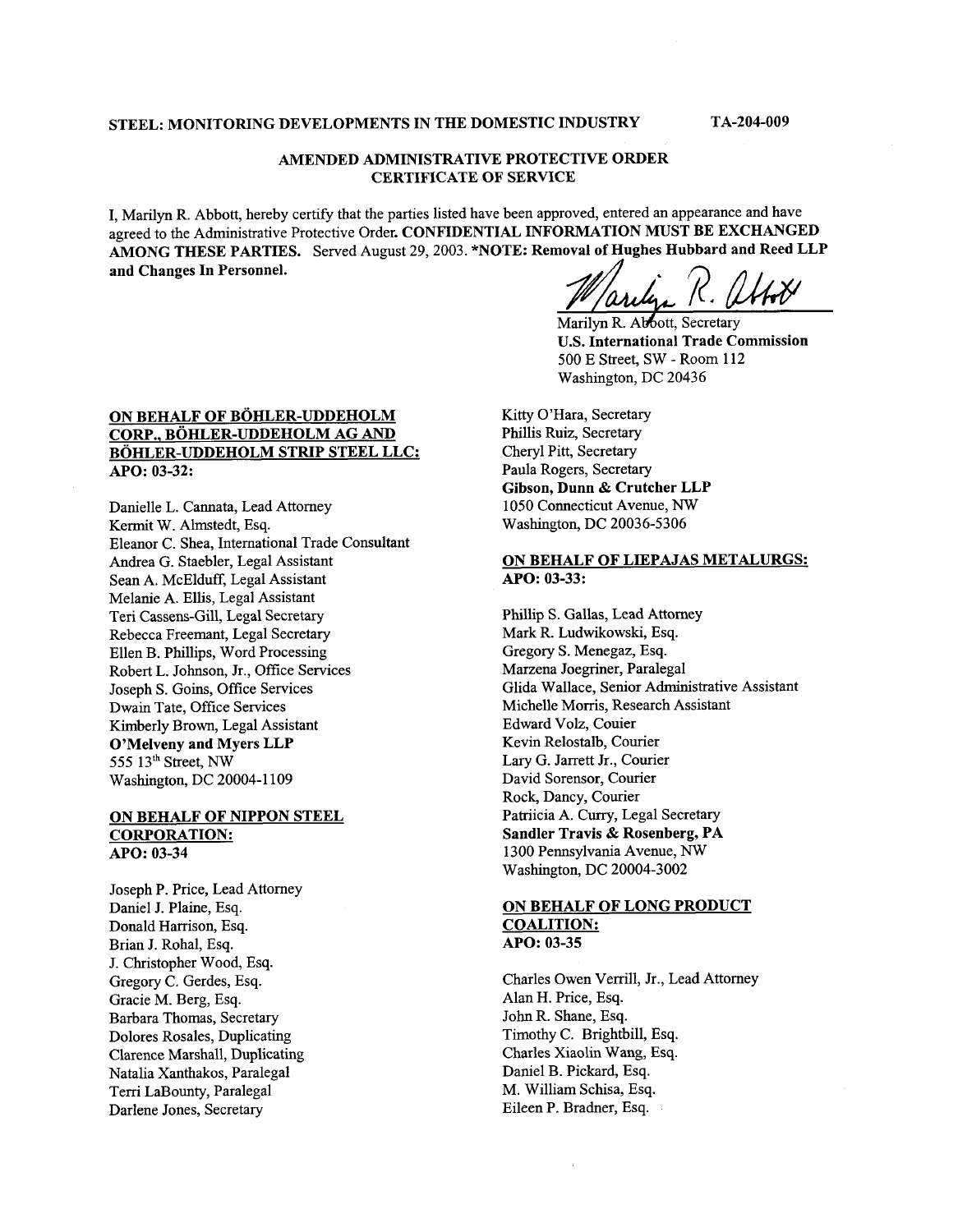## Steel: Monitoring Developments in the Domestic **Industry** Page Two TA-204-009

Paul W. Jameson, Consultant D. Scott Nance, Consultant Paul A. Zucker, Consultant Michael F. Panfeld, Consultant Richard F. DiDonna, Consultant Joyce Hopkins, International Trade Specialist Claire Gron, Legal Assistant Allison Cohen, Project Assistant Jacob Walker, File Clerk Teri Elie, Legal Secretary Amelia Kettelhodt, Legal Secretary Anita Chapman, Legal Secretary Joyce Hatman, Legal Secretary Lisa Lambrenos, Legal Assistant Cheryl Hearn, Legal Secretary Martiza Gomez, Legal Secretary Carol Hilton, Legal Secretary Joe Winston, Key Operator Leon McManus, Key Operator Laura Burak, Legal Assistant Pam Brown, Legal Secretary Michael Hardy, Acct. Executive Julie Coleman, Project Assistant Katy Williams, Summer Associate Simona Wexler, Legal Assistant Scott Haylon, Summer Intern Matt Dwyer, Summer Intern Helen Fisher, Secretary Wiley Rein and Fielding LLP 1776 K Street, *NW*  Washington, DC 20006

Seth T. Kaplan, Vice President Richard D. Boltuck, Vice President David Riker, Principal Seth Sacks, Principal Erin Kiley, Analyst Shihua Lu, Senior Associate Cara Cottonaro, Associate Mark Schulman, Associate Jenniefer Maurer, Associate Kelly Gerhard, Analyst Benjamin T. Allaine, Analyst Nicole E. Ruedy, Associate Neelam Patel, Associate Tarun Jain, Associate Timothy F. Cormier, Associate Ryan Metzger, Associate Aparna Sarma, Associate

Christina Orsini, Associate Ryan M. Hledik, Analyst Elena Nikolova, Analyst Katie Kibuuka, Associate John Kego, Associate Michael Kline, Associate Corlis Carter, Executive Assistant Gale Jones, Executive Assistant Jacqueline Ross, Admin. Coordinator Diana Patin, Executive Assistant Cynthia Goode, Executive Assistant Christine McCaffiey, Executive Assistant Heather Winingham, Executive Assistant David Miller, Office Support Lawrence Lane, Office Support Tobie Lazard, Office Support Emilie D. McHugh, Associate Charles River Associates Incorporated

#### **ON** BEHALF **OF** THYSSENKRUPP: *APO:* **03-36**

Gail T. Cumins, Lead Attorney Ned H. Marshak, Esq. Donna L. Shira, Esq. Allison M. Baron, Esq. Beatrice A. Brickell, Esq. Duncan A. Nixon, Esq. Rocky Brown, Secretary Sudha Narasimhan, Paralegal Sharretts Paley Carter & Blauvelt, PC Seventy-Five Broad Street New York, New York 10004

### **ON** BEHALF **OF** CATERPILLAR INC.: *APO:* **03-60**

Richard M. Belanger, Lead Attorney Lawrence R. Walders, Esq. Neil R. Ellis, Esq. Niall P. Meagher, Esq. Robert Torresen, Esq. Lisa A. Crosby, Esq. Leigh Fraiser, Esq. Maria T. Digiulian, Esq. Neil C. Pratt, Esq. Michael J. Smart, Esq. Daniel Bahar, Esq. Banu Demiralp, Legal Assistant Marie R. Cruz-Duyan, Legal Assistant Laurie Hieta, Legal Secretary Janet Deane, Legal Secretary Carole Rehm, Legal Secretary Sidley Austin Brown & Wood LLP 1501 K Street, *NW*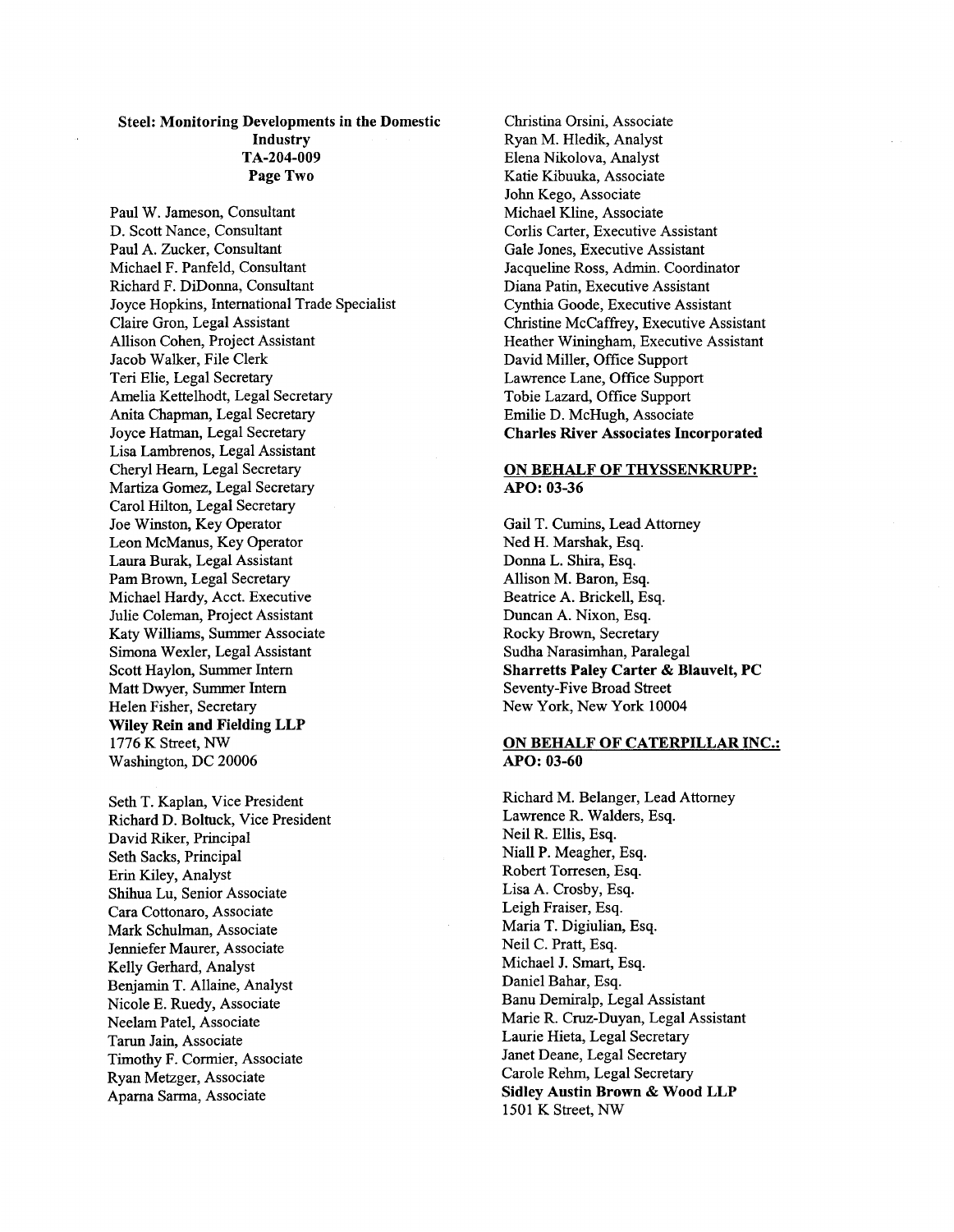**Steel: Monitoring Developments in the Domestic Industry Page Three TA-204-009** 

Washington, DC 20005

## **ON BEHALF OF AG DER DILLINGER HUTTENWERKE, GTS INDUSTRIES S.A. AND SAARSTAHL AG:**  *APO:* **03-55**

Merritt R. Blakeslee, Lead Attorney J. Kevin Horgan, Esq. Donald E. deKieffer, Esq. Frank A. Orban, 111, Esq. Wakako 0. Takatori, Esq. Tanya Strivers, Legal Assistant Karen Goaziou, Legal Assistant Le Kooc-Cornelison, Legal Secretary Tanva Mahitivanichcha, Law Clerk **DeKieffer** & **Horgan**  729 Fifteenth Street, *NW*  Washington, DC 20005

#### **ON BEHALF OF BEBITZ USA AND FLANSCHENWERK BEBITZ AND ILLINOIS TOOL WORKS INC.:**  *APO:* **03-56**

Lewis E. Leibowitz, Lead Attorney Lynn Kamarck, Esq. Erika L. Moritsugu, Esq. Christopher S. Stokes, Esq. H. Deen Kaplan, Esq. Kristen Burghardt, Trade Advisor Kristen Burghardt, Trade Advisor Lenore Lyrae Puckett, Secretary Deborah Kenney, Legal Secretary R.A. Page, Messenger Monica Waters, Legal Secretary Eugene Roundtree, Legal Assistant Clerk Michael Jamie Kris, Legal Assistant Patricia Koshinski, Legal Secretary Jacob M. Kantrow, Legal Assistant Loretta A. Young, Word Processo **Hogan** & **Hartson LLP**  Columbia Square 555 Thuteenth Street, **NW**  Washington, DC 20004-1 109

### **ON BEHALF OF AK STEEL CORPORATION, CALIFORNIA STEEL INDUSTRIES, INC., DUFERCO FARRELL CORPORATION AND THE COLD FINISHED STEEL BAR INSTITUTE:**  *APO:* **03-58**

Joseph W. Dorn, Lead Attorney Michael P. Mabile, Esq. Thomas R. Graham, Esq. Stephen A. Jones, Esq. Duane W. Layton, Esq. Christine E. Savage, Esq. Alan f. Enslen, Esq. Lisa L. Cochrane, Esq. J. Michael Taylor, Esq. Linda J. Anabtawi, Esq. Jeffrey M. Telep, Esq. Edmond O'Neill, Trade Analyst Jorge 0. Miranda, Senion International Trade Carol'Brewer, International Trade Specialist Yoshmori Kamays, Legal Assistant Christina von Post, Legal Assistant Thareeya "My" Deasakorn, Document Clerk Cindy Comstock, Legal Secretary Ione Williams, Legal Secretary Mary Dann, Legal Secretary Brenda Jones, Legal Secretary Jessica Branch, Legal Secretary Frances Gause, Legal Secretary Barbara Ballade, Legal Secretary Carolyn Poindexter, Administrative Assistant Donald Kelley, Office Services Supervisor Tania Smith, Copy Center Scheduler Jerome Watson, Facilities Clerk Rahman Jefferson, Facilities Clerk Patricia Robinson, Facilities Clerk Mark Ford, Facilities Clerk Barry Brawner, Facilities Clerk Larry Woodard, Supply Coordinator Michelle Davidian, Legal Secretary Kent Hamel, IT Training Specialist A1 Mann, Network Administrator Nathaniel Parker, Application Analyst Linda Goldstein, Workroom Coordinator Garry Leach, Facilities Clerk Adrienne Corrothers, Office Services Manager James Waddy, Legal Secretary Craig W. Matney, Trade Analyst **King and Spalding LLP**  1730 Pennsylvania Avenue, **NW**  Washington, DC 20006-4706 Advisor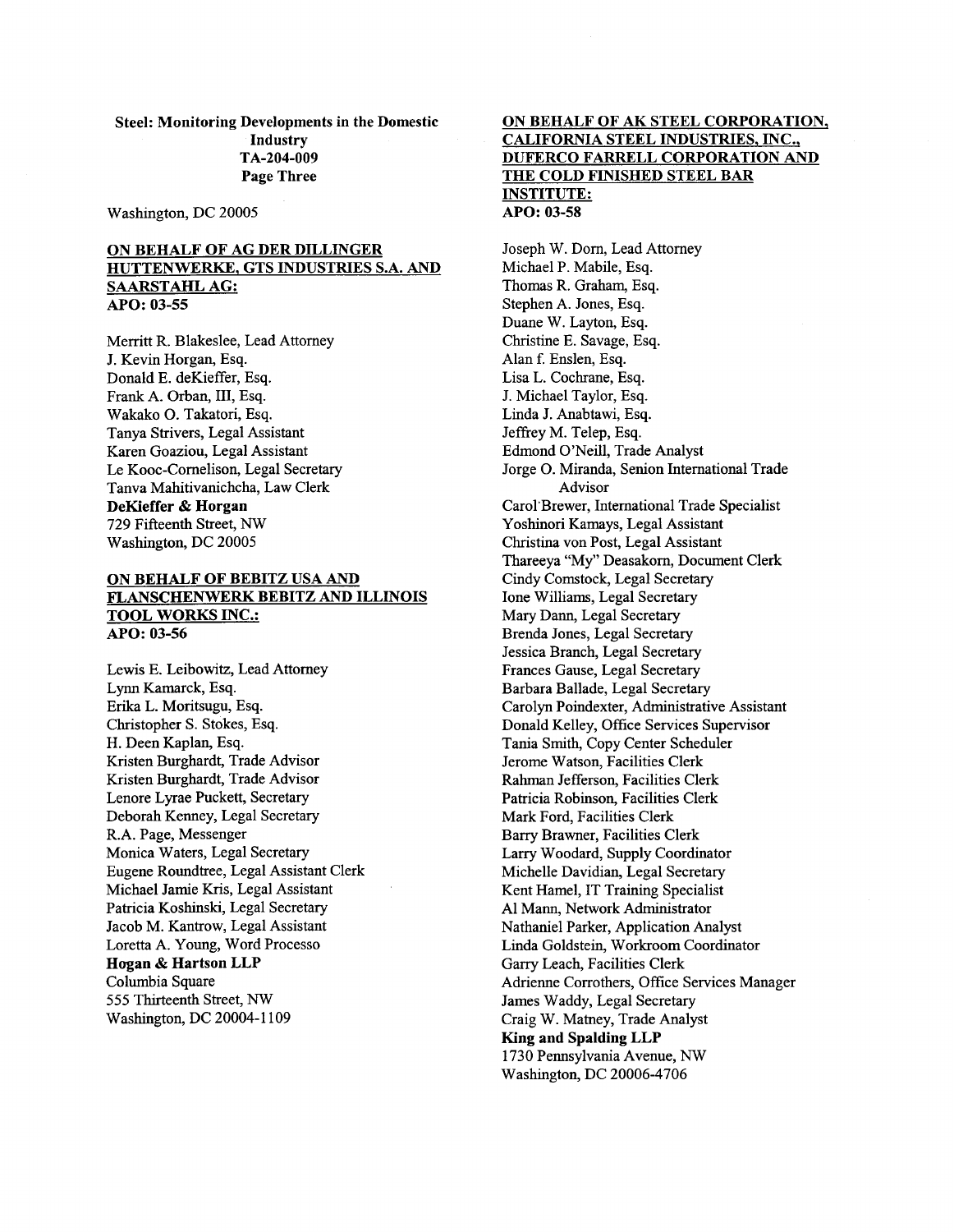**Steel: Monitoring Developments in the Domestic Industry Page Four TA-204-009** 

#### **ON BEHALF OF CAN MANUFACTURERS' COALITION:**  *APO:* **03-59**

Valerie A. Slater, Lead Attorney Wendy E. Kamenshire, Esq. Anne K. Cusick, Esq. Anthony Wilson, Mail Clerk Karen Johnson, Messenger Services Gary Hines, Messenger Services Kenneth Appel, Messenger James Richardson, Mail Clerk Travis Turner, Shipping Clerk Quincy Hanna, Duplicating David Goodman, Fax Clerk Charlton Draughn, Mail Clerk Blanca Alverez, Mail Clerk Carlton Johnson, Shipping Clerk Amy Aftanas, Legal Secretary Sandra Jannesson, Legal Secretary Micheal Taylor, M St. Messenger Alicia Fiorentino, Legal Assistant Leana Silva, Legal Secretary Tony Tonic, Site Manager Zakir Gilani, Assistant Manager Greg Hill, Duplicator Goldie Desta, Duplicator Dilek Gulsen, Duplicator Muhammad Aurangzeb, Duplicating Derek Russell, Duplicating Flora Izuka, Fax Clerk Tonya McCotter, Front Desk Clerk Michael Swangin, Fax Clerk **Akin Gump Straws Hauer** & **Feld LLP 1333** New Hampshire Avenue, **NW**  Washington, DC **20036-1564** 

## **ON BEHALF OF SIDERURGICA DEL TURBIO AND THE KOREA IRON AND STEEL:**  *APO:* **03-50:**

Donald B. Cameron, Lead Attorney Julie C. Mendoza, Esq. Michael P. House, Esq. C. Christopher Parlin, Esq. David Stewart Christy, Jr., Esq. Raymond Paretsky, Esq. R. Will Planert, Esq.

Randi Turner, Esq. Deborah Wengel Heitman, Esq. Brady W. Mills, Esq. Margaret S. Rudin, Esq. Holly A. Hawkins, Esq. Paul J. McGarr, Trade Analyst Randi B. Levinas, Trade Analyst Sandra C. Wright, Trade Analyst Marcus A. Kraker, Trade Analyst Mary Hodgins, Legal Assistant Kristin Haworth, Legal Assistant Aaron Druck, Information Systems David Datny, Information Systems A1 Lancellotti, Legal Secretary Cordelia Stroman, Legal Secretary Sarah Wilmoth, Legal Secretary Katie Holly, Legal Secretary Anrold Cooper, Office Services Jesse Williams, Office Services Everett Dick, Office Services William Jones, Office Services Willie Adgerson, Office Services Emmette King, Office Services Jong Bum Kum, Law Clerk Elizabeth McCorkle, Secretary **Kaye Scholer LLP**  The McPherson Building 901 Fifteenth Street, *NW*  Washington, DC 20005

**ON BEHALF OF NIPPON STEEL CORPORATION, SUMITOMO METAL INDUSTRIES, LTD., KOBE STEEL LIMITED, NISSHIN STEEL COMPANY LIMITED, COMPANHIA SIDERURGICA PAULISTA, COMPANHIA SIDERURGICA NACIONAL, USINAS SIDERURGICA DE MINAS GERAIS, S.A., COMPANHIA SIDERURGICA DE TUBARAO, ACO MINAS GERAIS S.A., INSTITUTO BRASILEIRO DE SIDERURGIA AND JFE STEEL CORPORATION:**  *APO:* **03-37** 

Kenneth J. Pierce, Lead Attorney William H. Barringer, Esq. Christopher Dunn, Esq. James P. Durling, Esq. Daniel L. Porter, Esq. Matthew R. Nicely, Esq. Jocelyn Flynn, Esq. Robert DeFrancesco, Esq. Jaemin Lee, Esq. Carrie Owens, Esq. Matthew P. McCullough, Esq. William Zapf, Trade Specialist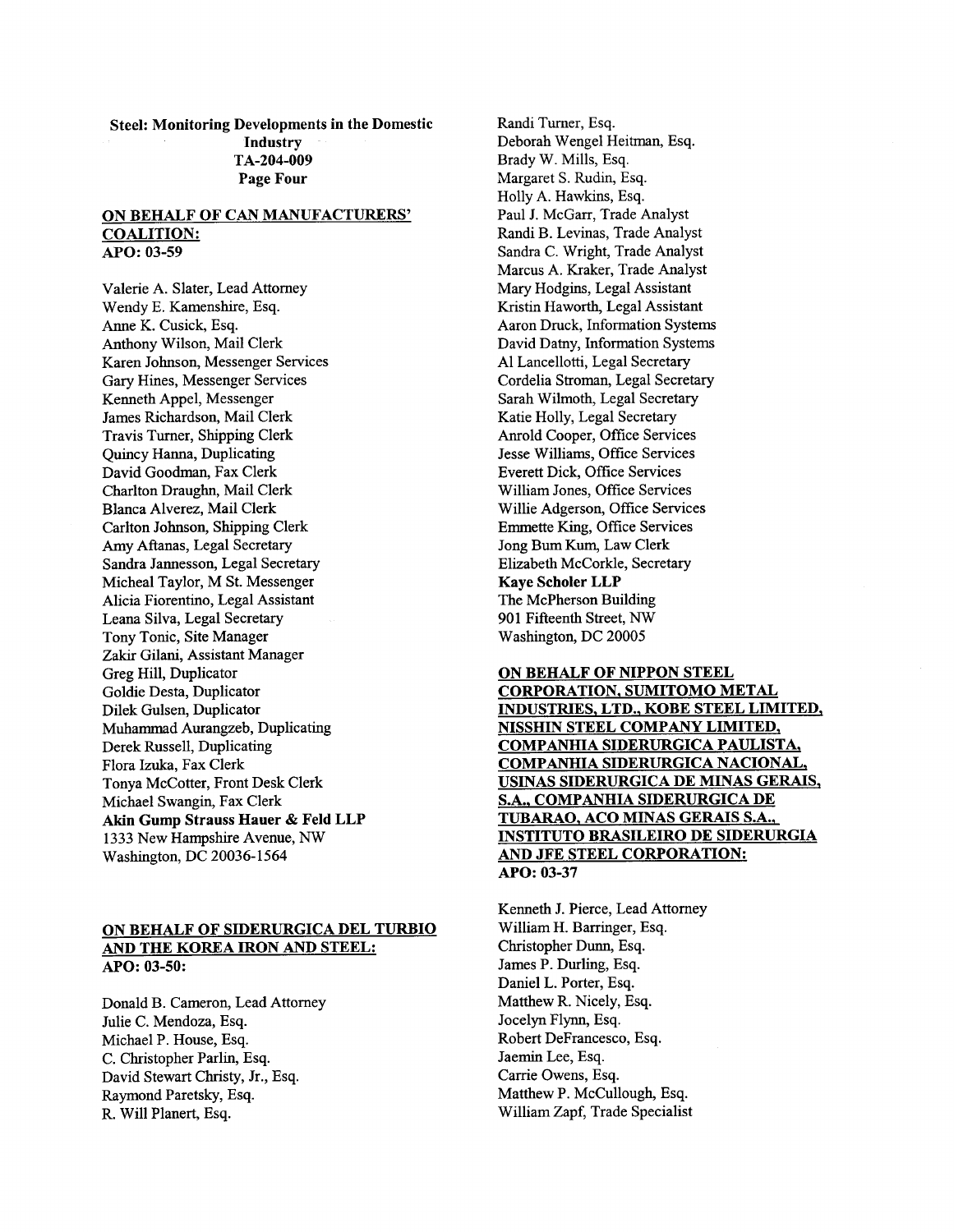# Steel: Monitoring Developments in the Domestic Industry Page Five TA-204-009

Cyndi Bartolomeo, Trade Specialist Stephen, Shin, Trade Specialist LaVaron Bratton, Secretary Loretha Brooks, Secretary *Ann* Fisher-Durrah, Secretary Tanya Fowler, Secretary Boontida Hiranvanijkui, Secretary Lorraine Lindsay, Secretary Judy Lowe, Secretary Lori O'Neill, Secretary Sybil Rodriquez, Secretary Monica Reid, Secretary Karen Stewart, Secretary Louis Trusdell, Mail Room Jennie Cabbiness, Clerk Jimmy Escobar, Clerk Stephanie Hines, Clerk Suraj Sazawal, Clerk Francina, Sansbury, Information Center Deborah Brown, Information Center Jeanetta Eaton, Information Center Chi0 Hatakeyama, Information Center Pamela Warner, Information Center Doreen Hughes, Information Center Ed Smith, Mail Room Sam Covington, Mail Room Sunku-Sunku Donkor, Mail Room Terrence Hughes, Mail Room Jermaine Wills, Copy Center Brian Dorsey, Copy Center Monwell Mills, Copy Center Marchelle Jackson, Copy Center Julie Malec, Legal Assistant Jessica Yuan, Legal Assistant Stephen Shin, Trade Specialist Scott Lincicome, Law Clerk Yousuf Siddiqui, Legal Assistant Willkie Farr & Gallagher 1875 K Street, *NW*  Washington, DC 20006-1238

### ON BEHALF OF ISPAT INLAND INC.: *APO:* 03-53:

David M. Schwartz, Lead Attorney Ryan K. Manger, Esq. Mark L. Parsons, Esq. William Zeitler, Esq. Murray J. Belman, Esq. Jennifer J. Goodrum, Legal Secretary Raymond A. Holmes, Support Staff Clarence Musgrove, Support Staff Traci M. Strickland, Paralegal Antoinette M. Taylor, Legal Secretary James Marshall, Law Clerk Edward Brown, Records Assistant Thompson Coburn LLP Suite 600 1909 K Street, NW Washington, DC 20006-1 167

## ON BEHALF OF ASSOCIATION OF COLD ROLLED STRIP STEEL PRODUCERS ("ACRSSP"): *APO:* 03-52

Barbara A. Murphy, Lead Attorney Tom M. Schaumberg, Esq. Mark R. Leventhal, Esq. Bobby Watts, Office Assistant Colleen Kemp, Legal Secretary Darnel1 Frye, Office Assistant Emily Fenton, Legal Secretary Esther Hester, Legal Secretary Jacinta Northington, Reception Jane Parnham, Legal Secretary Marguerite Downey, Records Patricia Cotton, Paralegal Pizza Ashby, Paralegal Rebecca Hardy, Paralegal Sara Ferguson, Legal Secretary **Sharyn** Meister, Paralegal Stephanie Hubbard, Legal Secretary Grace Tonstad, Reception Adduci Mastrinai & Schaumberg LLP 1200 17TH Street, *NW* - 5th Floor Washington, DC 20036

## ON BEHALF OF BETHLEHEM STEEL CORPORATION AND UNITED STATES STEEL CORPORATION: *APO:* 03-54:

Kevin M. Dempsey, Esq. Bradford L. Ward, Esq. Thomas R. Howell, Esq. John A. Ragosta, Esq. **John** R. Magnus, Esq. Andrew W. Kentz, Esq. Harry L. Clark, Esq. Jennifer Danner Riccardi, Esq. John W. Bohn, Esq. Rory F. Quirk, Esq. David B. Calabrese, Esq. David a. Yocis, Esq.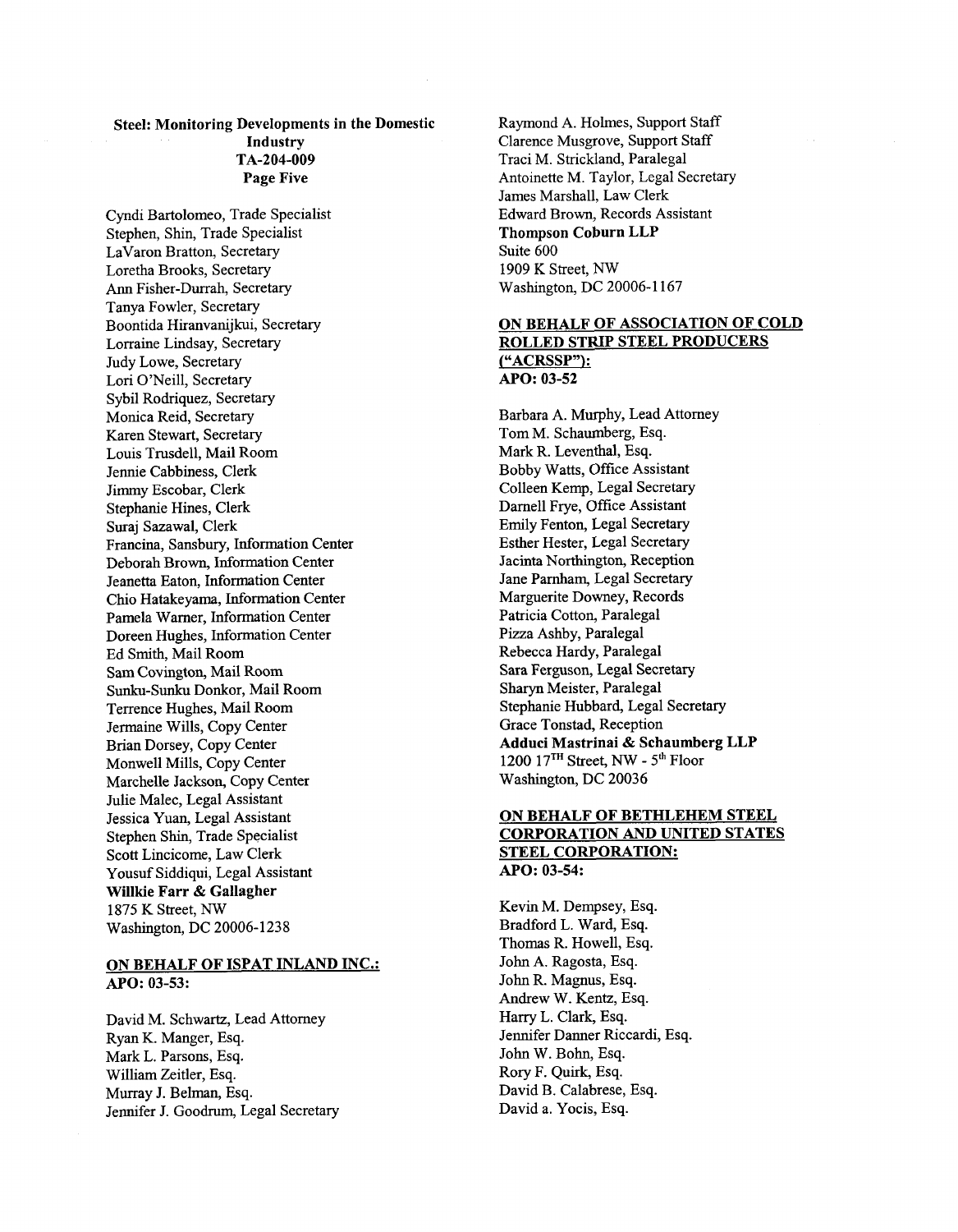# Steel: Monitoring Developments in the Domestic Industry Page **Six**  TA-204-009

Monica M. Welt, Esq. Sanchitha Jayaram, Esq. Nathaniel Rickard, Esq. Mikhail Zeldovich, Esq. Hui Yu, Esq. Kathleen L. Palma, Esq. William A. Noellert, Economist Susan B. Hester, Economist Brent L. Bartlett, Economist Gregory I. Hime, Economist *Arturo* Ramos, Economist Richard C. Lutz, Trade Analyst Samantha Biondo, Trade Analyst Anandhi Mani, International Trade Analyst Hiroko Kawaski, Statistician Marsha Dixon, Legal Assistant Michelle Killik, Legal Assistant Alexandra Marzelli, Legal Assistant Kimberly Littlejohn, Project Assistant Jonathan Ware, Legal Assistant Nicole Welch, Legal Assistant Gray Harden, Legal Assistant Jaesang Park, Legal Assistant Clyde H. Robinson, Litigation Case Manager Dawn A. Smith, Project Supervisor Felicia Marshall-White, Mailroom Supervisor Robert San Jose, Mailroom Clerk Maigari Junkiri, Research Assistant Victor Salgado, Research Assistant Nina Carmon, Copy Center Team Leader William Calbert, Copy Center Clerk Gladys Alston, Fax Desk Clerk Wesley Fields, Site Manager Daryl Pinkard, Fax Desk Clerk Carolyn Watson, IT Manager Tom Bakry, Network Engineer Joyce Harris, Software Trainer Doughlas Bodenschatz, Network Administrator Sheree Wood, Applications Specialist Mark Almeter, Help Desk Tomba Kambui, Help Desk Christee Brindzik Desktop Specialist Rachel Howe, Consultant Christine Barrett, Secretary Teresa Bernhardt, Secretary Ramona Browne, Secretary Charlene Stewart, Secretary Ronda Stewart-Coleman, Secretary John Tomasello, Secretary Maxine Walker, Secretary

Michelle Jordan, Secretary Diane Kuhns, Secretary Marilyn Kurtz, Secretary Volda Phill, Secretary Michael Logan, Mailroom Supervisor Kenyetta Alston, Mailroom Clerk Gerald Brown, Mailroom Clerk Kodi Chandra, Mailroom Clerk Rob Rogers, Mailroom Clerk Wendy Alves, Mailroom Clerk Michael Plater, Copy Center Steven McPherson, Copy Cen6ter Chenyl Ward, Secretary Ron Cassie, Messenger Dewey Ballantine LLP 1775 Pennsylvania Avenue, NW Washington, DC 20006-4605

## **ON** BEHALF OF **CORUS** GROUP PLC, ISPAT **MEXICANA** S.A. DE C.V. AND AVESTAPOLARIT, **LTD:**  *APO:* 03-43:

Tina Potuto Kimble, Lead Attorney Richard 0. Cunningham, Esq. Peter Lichtenbaum, Esq. Mark **A.** Moran, Esq. Joel D. Kaufinan, Esq. Alice A. Kipel, Esq. Gregory S. McCue, Esq. Troy H. Cribb, Esq. Kathleen M. Graber, Esq. Evangeline Keenan, Esq. Matthew J. Oster, Paralegal Zhanna Snelbecker, Paralegal Jesse Martin, Paralegal Elena Volochay, Paralegal Diane Hileman, Legal Secretary DeEtte Matthews, Legal Secretary Nancy Jaafar, Legal Secretary Phyllis Lee, Legal Secretary Karen Swindel, Legal Secretary Espie Biegel, Legal Secretary Wendy Shalita, Legal Secretary Brenda Almazen, Legal Secretary Claretta Jackson, Legal Secretary Mary Freeland, Legal Secretary Barbara Ennis, Legal Secretary Judith Logan, Legal Secretary Ellen Schenck, Legal Secretary Lu Joyce, Legal Secretary Sara Patterson, Legal Secretary Clemmie Wilson, Legal Secretary Catherine Anderson, Floater Secretary Marcia Mailey, Floater Secretary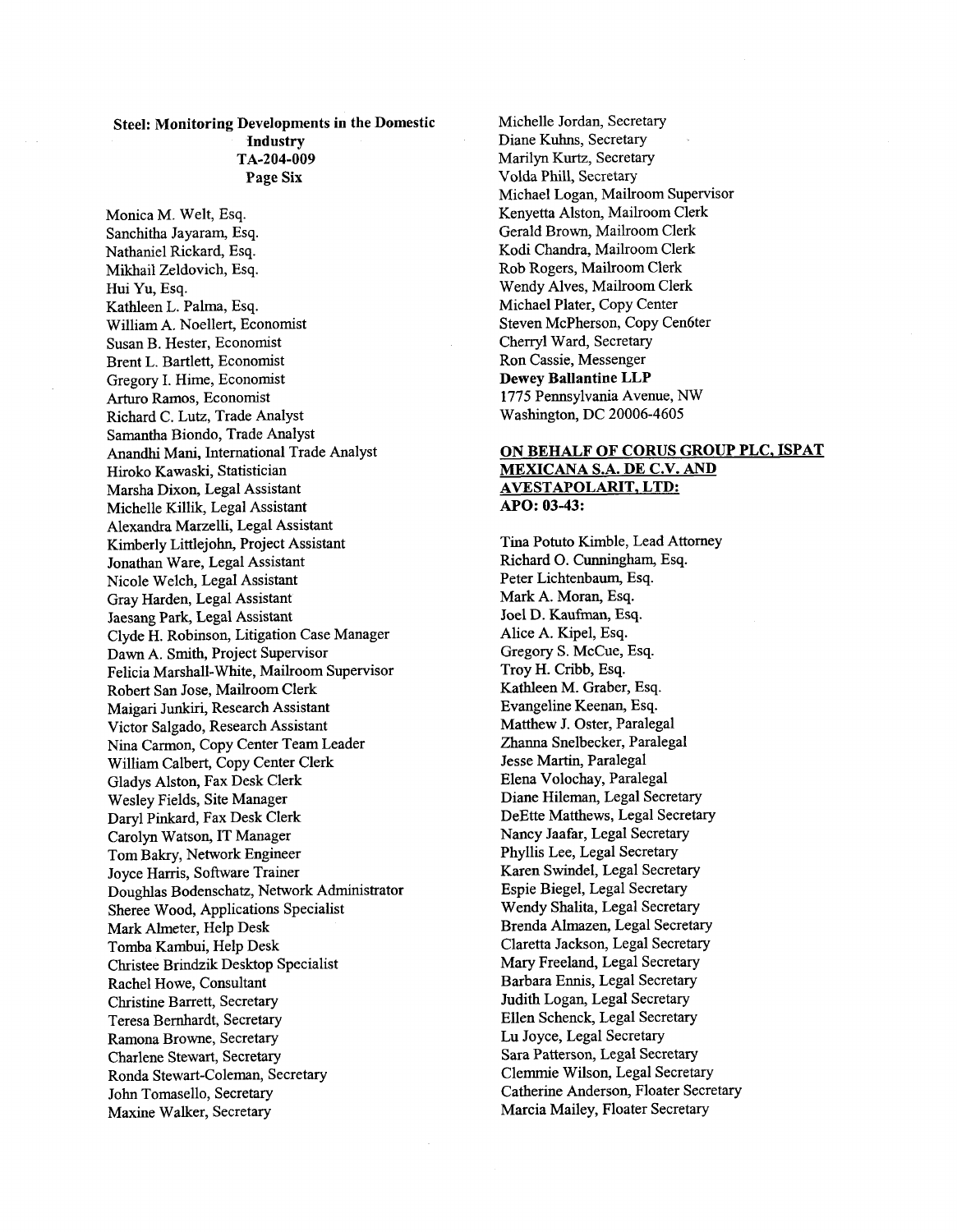# Steel: Monitoring Developments in the Domestic Industry Page Seven TA-204-009

Jacqueline Bundy, Floater Secretary Victoria Curtin-Schaub, Floater Secretary Teresa Johnson, Floater Secretary Pamela McAlister, Floater Secretary Mary Read, Floater Secretary Lauren Reynolds, Floater Secretary Elizabeth Ussery, Floater Secretary Marie vanUtert, Floater Secretary Brenda Ward, Floater Secretary Patricia Wheeler, Floater Secretary JoAnn Wieczorek, Legal Secretary Donna Corry, Legal Secretary Josephine Mourning, Floater Secretary Robert Bellamy, Duplicating Staff Tyrone Lowery, Duplicating Staff Marcus Porter, Duplicating Staff Duane Stowes, Duplicating Staff Michael Tucker, Duplicating Staff Rebecca Seleme, Legal Secretary Rosalind Marshall, Duplicating Staff Gerald Nguyen, System Support Tim Mesarch, Systems Support Parry Esposito, Systems Support Andreas Nahr, Systems Support Wallied Shirzoi, Paralegal Steptoe and Johnson LLP 1330 Connecticut Avenue, *NW*  Washington, DC 20036-1795

## ON BEHALF OF TUBERIA NACIONAL. S.A. DE C.V.. VALBRUNA S.P.A., IMSA, INC., IMSAMEX, S.A. DE C.V., INDUSTRIA GALVANIZADORA, S.A. DE C.V., SIDERURGICA LAZAR0 CARDENAS LAS TRUCHAS, ZINCACERO, S.A. DE C.V., PRODUCTOS LAMINADOS DE MONTERREY, S.A. DE C.V. AND PROLAMSA. INC.. NIPLES DEL NORTE. S.A. DE C.V., CAMARA NACIONAL DE LA INDUSTRIA DEL HIERRO **Y** DEL ACRERA: *APO:* 03-40

Walter J. Spak, Esq. Gregory Spak, Esq. Richard Burke, Esq. Caleb W. Sullivan, Esq. David E. Bond, Esq. Lyle B. Vander Schaaf, Esq. Joanna Ritcey-Donohue, Esq. David P. Houlihan, Esq.

Frank H. Morgan, Esq. Christopher F. Corr, Esq. A. Manuel Garcia, Esq. Susan Brown, Secretary Julie Giordano, Secretary Nancy Carney, Secretary Louise Wilkerson, Secretary Jerry McBride, Secretary Renee Gray, Word Processing Manager Patty Blumenthal, Word Processor Tannie Hoskins, Word Processor Warren Eggleston, Office Services Clerk Carol Song, Analyst Stanley Stemp, Analyst Eugene Gray, Office Services Clerk Rory T. Wilson, Office Services Clerk Melvin Butler, Office Services Clerk Jing Shui, Secretary Mary Featherson, Secretary Robert Crawford, Secretary Tony D. Jones, Legal Assistant/APO Clerk Antoine Bland, Legal Assistant Daniel J. Duncan, Legal Assistant Cynthia Coleman, Legal Assistant Coord. Ashera Stanton, Central Files Manages Thomas J. Hunter, Records Scott Morgan, Records Lee Lynch, Analyst Phillip G. Yushenlisky, Analyst Min Lan, Analyst Keir Whtson, Analyst Tomasz Wlotostowki, Analyst White and Case 601 Thirteenth Street, *NW*  Suite 600 South Washington, DC 20005-3807

#### ON BEHALF OF ISPAT SIDBEC INC., LAUREL STEEL, SLATER STEEL INC. AND STELCO INC.: *APO:* 03-44

William K. Ince, Lead Attorney Michele Sherman Davenport, Esq. Dennis James, Jr., Esq. Alexander W. Sierck, Esq. Valerie Ellis, Esq. Susana Mendoza, Paralegal Rosa Ferreira, Trade Secretary Cameron & Hornbostel LLP 8 18 Connecticut Avenue, *NW*  Washmgton, DC 20006-2722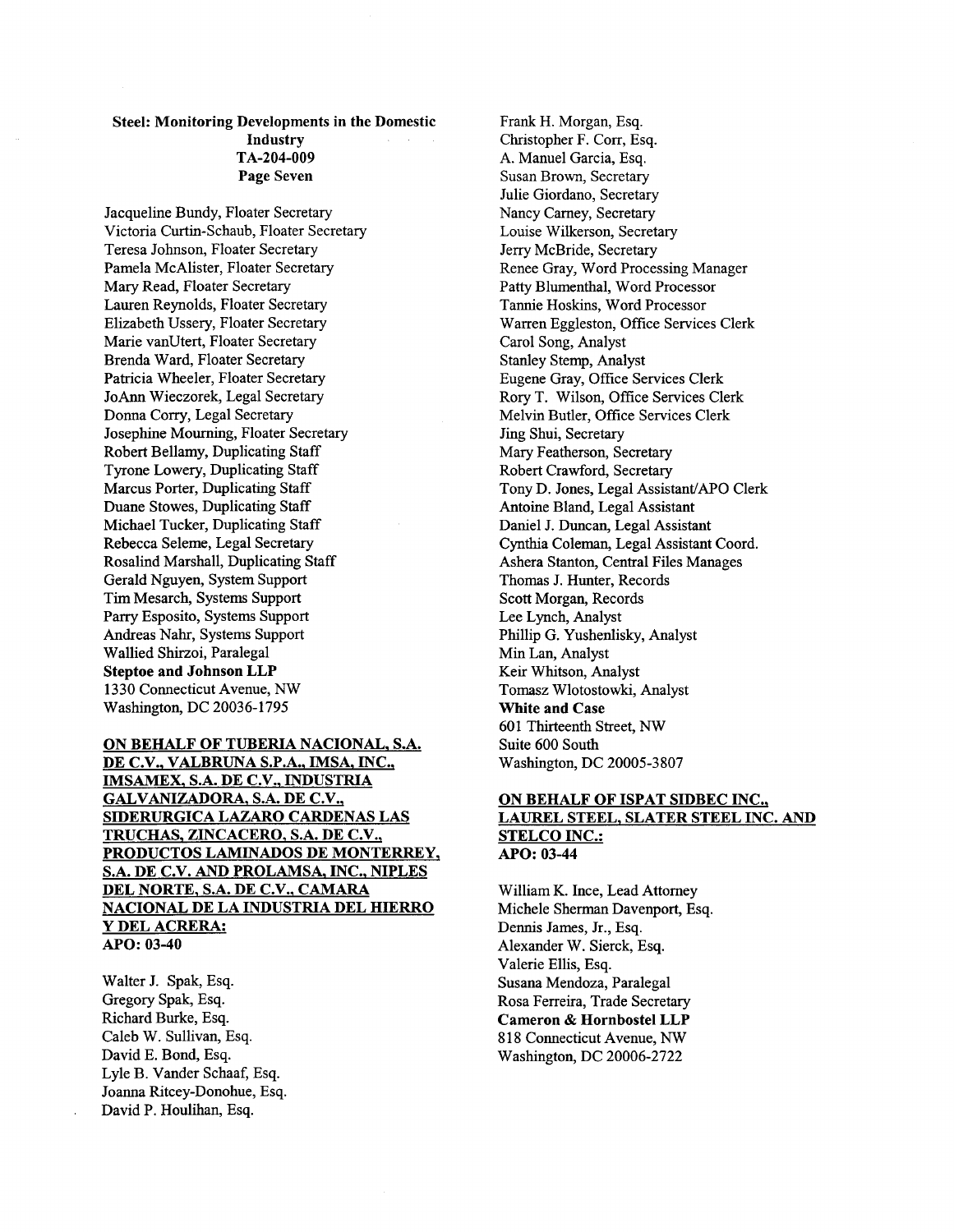**Steel: Monitoring Developments in the Domestic Industry**  Page **Eight TA-204-009** 

### **ON BEHALF OF AWAJI SANGYO /THAILAND) CO.. LTD.:**  *APO:* **03-45**

Gina A. Beck, Economist, Lead John M. Ascienzo, Economist William H. Crow, 11, Economist John M. Gloninger, Economist Michael A. Hudak, Economist William B. Hudgens, Economist Yongjing Jin, Economist Michael T. Kerwin, Economist Daniel P. Lessard, Economist Myrna Lobo, Economist Patrick J. Magrath, Economist Brice W. Ritter, Economist Carol Stehl, Economist Laura M. Beltrami, Economist Barbara J. Covell, Economist Erik K. Warga, Economist Philip Gibson, Office Services Derrick Marrow, Office Services Terry Davis, Office Services Jerome Oyeneyin, Office Services Randy King, Technical Services Karen Murray, Secretary Lisa Gibson, Secretary Judy Culhane, Secretary Carolyn Farrar, Secretary James Prince, Law Clerk Michael Kelleher, Sr. Legal Assistant Taryn McLaughlin, Legal Assistant James Holt, Legal Assistant Wandalyn Phillips, Secretary Carol Middleton-Henry, Secretary Jung Lee, Secretary Earl May, Technical Services Sheri Dionald, Technical Services Timothy Jiggets, Technical Services Angela Carter-Anderson, Technical Services Michael Donlan, Technical Services Nanig Mehraniam, Research Assistant Christina Feresteanu, Research Assistant Alina Forak, Research Assistant David Rosner, Research Assistant Hung Law, Research Assistant Andrew Shatalin, Research Assistant Kim Varzi, Research Assistant **Georgetown Economic Services, LLC**  3050 K Street, *NW* 

Washington, DC 20007

## **ON BEHALF OF INTERNATIONAL TRUCK AND ENGINE CORPORATION, DANA CORPORATION, ASSOCIATION OF SPECIALTY COLD ROLLED STRIP PRODUCERS OF GERMANY AND EUROPEAN STEEL TUBE ASSOCIAITON: APO: 03-46**

Matthew T. McGrath, Lead Attorney Robert A. Shapiro, Esq. Stephen W. Brophy, Esq. Cotney O'Toole Morgan, **Esq.**  David G. Forgue, Esq. Ilya Bakke, Esq. Kazumune V. Kamo, Esq. Genetra Hickson, Assistant Mona Rincon, Assistant Laura Hoffman, Finaancil Administrator Isaac Colunga, Law clerk Vanessa Griggs, Assistant Maria Cheney, Secretary Anthony Caruso, Clerk Kerry Schalders, Clerk Amy H. Warlick, International Trade Economist Christopher Bmkley, Office Manager Sheila Paschelke, Assistant Holly E. Files, Law Clerk **Barnes Richardson** & **Colburn**  1225 Eye Street, *NW*  Suite 1150 Washington, DC 20005

## **ON BEHALF OF AZOVSTAL IRON AND STEEL WORKS AND LEMAN COMMODITIES, S.A.:**  *APO:* **03-41:**

Martin J. Lewin, Lead Attorney Adam Apatoff, Esq. Lisa Viscidi, Legal Assistant Jessica Fermzzi, Legal Assistant Daniel A. Pallen, Legal Assistant Fred Stroh, Courier **Kalik Lewin**  5247 Wisconsin Avenue, *NW*  Suite 5 Washington, DC 20015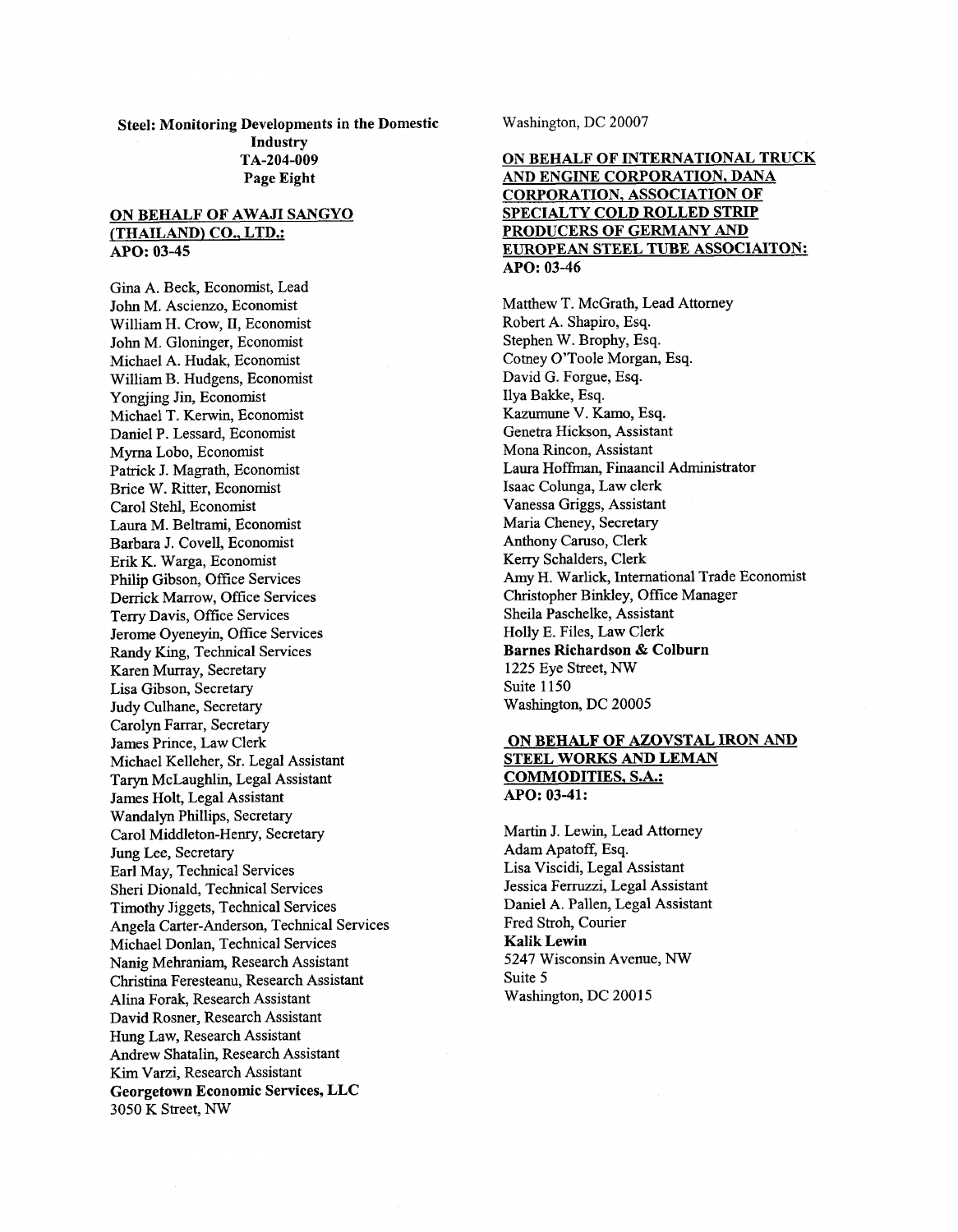Steel: Monitoring Developments in the Domestic **Industry** Page Nine TA-204-009

## ON BEHALF OF METALS SERVICE CENTER INSTITUTE AND EUROPEAN CONFEDERATION OF IRON AND STEEL INDUSTRIES (EUROFER): APO: 03-42

Charles H. Blum, Lead Jonathan Kalkwarf, Vice President M. Robert Weidner, 111, President Linda Marshall, Executive Assistant Julia Stafford, Associate Wui-Ping Yap, Associate Valerie Coste, Executive Assistant Christian Mari, Director Carolyn Avery, Intern Guy Deleeuw, IT Manager Giovann, Fuga, IT Assistant International Advisory Services Group, Ltd. 1620 I Street, *Nw* Suite 900 Washington, DC 20006

#### ON BEHALF OF CPTI **201** COALITION: *APO:* 03-39:

Roger B. Schagrin, Lead Attorney Brian E. McGill, Esq. Michael J. Brown, Esq. Tamara J. Browne, Director of Government Affairs Rose Ma, Trade Analyst S.K. Choi Schagrin, Office Director Sherrie M. Waldrup, Legal Assistant David M. Halpern, Staff Assistant Colin Barth, Courier Justin O'Malley, Courier Arseno Bartolome, Courier Kevin Costello, Courier Keith Wheeler, Courier S. Jacob Parris, Legal Assistant Schagrin Associates 1100 Fifteenth Street, *NW*  Suite 700 Washington, DC 20005

Robert A. Blecker, Professor of Economics American University

## ON BEHALF OF DOMESTEC STAINLESS STEEL INDUSTRY, CARPENTER TECHNOLOGY CORPORATION, CRUCIBLE

## SPECIALTY METALS, DUNKIRK SPECIALITY STEEL ELECTRALLOY, AND SLATER STEELS CORPORATION: APO: 03-65

Mary T. Staley, Lead Attorney Jeffrey S. Beckington, Esq. John B. Brew, Esq. Kathleen W. Cannon, Esq. Michael J. Coursey, Esq. Robin H. Gilbert, Esq. Adam H. Gordon, Esq. David A. Hartquist, Esq. John M. Herrman, Esq. Lauren R. Howard, Esq. Michael R. Kershow, Esq. Grace W. Kim, Esq. Laurence J. Lasoff, Esq. R. Alan Luberda, Esq. Lynn D. Maloney, Esq. Jennifer E. McCadney, Esq. Eric R. McClafferty, Esq. Paul C. Rosenthal, Esq. David C. Smith, Jr, Esq. James Prince, Law Clerk Michael Kelleher, Sr. Legal Assistant Taryn McLaughlin, Legal Assistant James Holt, Legal Assistant Philip Gibson, Office Services Derrick Marrow, Office Services Terry Davis, Office Services Jerome Oyeneyin, Office Services Randy King, Technical Services Wandalyn Phillips, Secretary Carol Middleton-Henry, Secretary Jung Lee, Secretary Karen Murray, Secretary Lisa Gibson, Secretary Judy Culhane, Secretary Carolyn Farrar, Secretary Alina Forak, Research Assistant David Rosner, Research Assistant Hung Law, Research Assistant Andrew Shatalin, Research Assistant Kim Varzi, Research Assistant Nanig, Mehranian Research Assistant Christina Feresteanu, Research Assistant Earl May, Technical Services Sheri Donald, Technical Services Timothy Jiggets, Technical Services Angela Carter-Anderson, Technical Services Michael Donlan, Technical Services Karen Dunlap, Legal Secretary Sylvia Fischer, Legal Secretary Brinda Taylor, Legal Secretary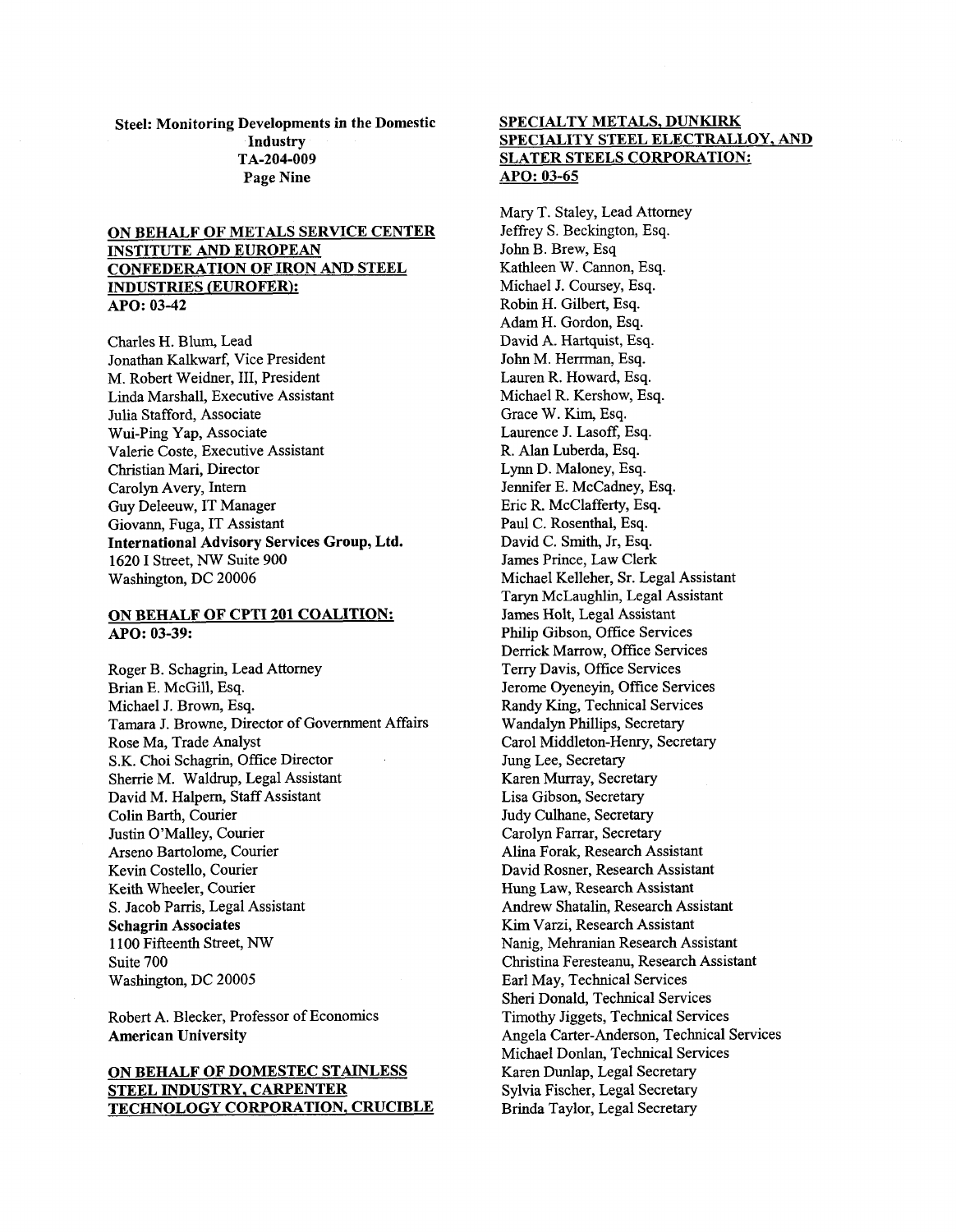## Steel: Monitoring Developments in the Domestic Industry Page Ten TA-204-009

Edna Ferguson, Legal Secretary Gloria Malabanan, Legal Secretary Virgial Manalang, Office Services James Holt, Legal Assistant Danielle Dionne, Legal Secretary Harlan Blynn, Legal Assistant David Cams, Technical Services Team Fred Freeman, Technical Services Team Dawn Bohls, Library Assistant Anthony Keyes, Records Assistant Collier Shannon Scott PLLC Washington Harbour, Suite 400 3050 K Street, NW Washington, DC 20007-5108

Gina A. Beck, Economist John M. Ascienzo, Economist William H. Crow, 11, Economist Laura M. Beltrami, Economist Barbara J. Covell, Economist Micaela A. Hudak, Economist William B. Hudges, Economist Yongjing Jin, Economist Michael J. Kerwin, Economist Daniel J. Lessard, Economist Myrna Lobo, Economist Patrick J. Magrath, Economist Justin R. Pierce, Economist Brice Ritter, Economist Carol Stehl, Economist Erik K. Warga, Economist Justin R. Pierce, Economist Georgetown Economic Services, LLC

### ON BEHALF OF NATIONAL STEEL CORPORATION AND UNITES STATES STEEL CORPORATION: *APO:* 03-62:

John J. Mangan, Lead Attorney Robert E. Lighthizer, Esq. James C. Hecht, Esq. Stephen P. Vaughn, Esq. Jeffrey D. Gerrish, Esq. Daniel L. Schneiderman, Esq. Joseph A. Laroski, Jr., Esq. Mark b. Teerink, Esq. John J. Todor, Esq. Uma N. Everett, Esq.

Ellen J. Schneider, Esq. Stephen Narkin, Esq. Pamela A. Marcus, International Trade Project Floyd M. McGraw, Accountant Joselito, Cajayon, Legal Assistant Melissa Morrison, Secretary Amy W. Downey, Int'l Trade L/A Team Leader Kathy Hawk, Network Support Jove Lara, Network Coordinator Katie McCall, Legal Secretary Jeffrey P. Neudorker, Legal Secretary David L. Clark, Net Helpdesk Specialist Tawanna Sewell, Net Helpdesk Specialist James D. Douglas, Net Helpdesk Specialist Kimberly Mounboy, Net Support Gail White, Word Processing Operator Eddie Ore, Supervisor Madison Bethea, Clerk Tony L. Whitfield, Coordinator Edgar R. Hyre, Clerk Monique Moody, Clerk Melvin E. Majette, Distribution Coordinator Harry Alexander, Distribution Clerk George Korang, Distribution Clerk Rashard Scott, Distribution Clerk Kenneth Wilson, Distribution Clerk Alvin S. Nedab, Distribution Clerk Anthony J. Pinkney, Distribution Clerk Lionel Anderson, Distribution Clerk Brenda A. Gleaton, Distribution Clerk Marilyn L. Kerns, Secretary Mack McClarthy, Coordinator Kenneth Webb, Technical Specialist Ethan Smith, Copy Operator Bryant Robinson, Outside Vendor Specialist George Fay, Copy Operator Nathaniel Brown, Copy Operator Manager

Kyle Yelverton, Coordinator Bryan E. Green, Operator Patrick L. Hancock, Copy Operator Leon Knight, Copy Center Gilbert Hamilton, Office Services Kevin Barnes, Office Service Clerk Eric Jones, Office Service Clerk Nathaniel Walker, Office Services Clerk Cliff Lockett, Copy Center Operator Nancy Stephenson, IT Administrator Joe Dunn, Security Supervisor Felix Kouznetson, Network Specialist Linda Street, Secretary Victoria Pittman, Legal Secretary Muriel Spicer, Legal1 Secretary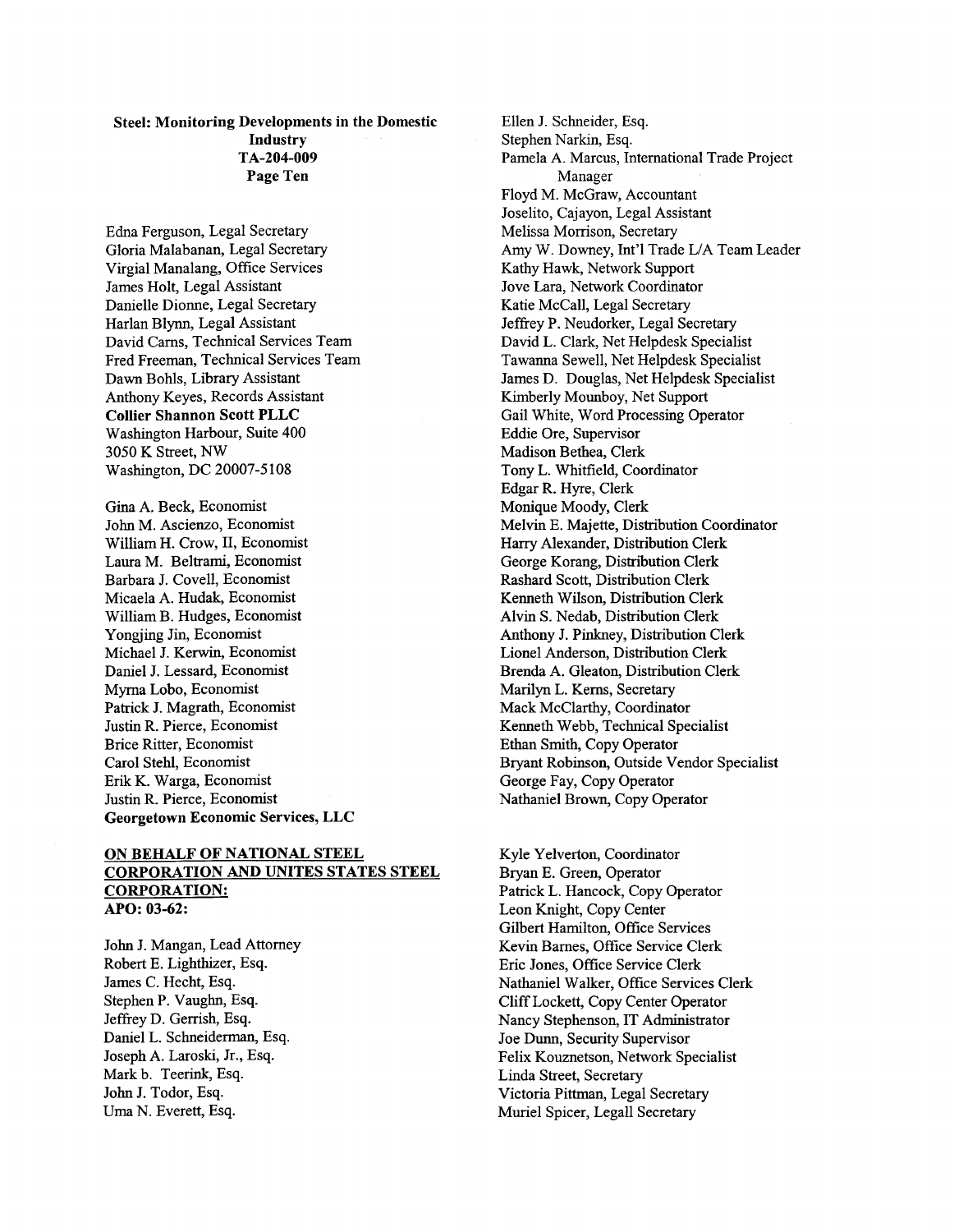## Steel: Monitoring Developments in the Domestic Industry Page Eleven TA-204-009

Janice A. Stephens, Legal Secretary Kurt Gottfried, Legal Assistant Michael Colanito, Legal Assistant David J. Albright, Economist Stephen F. Munroe, Director Int'l Trade Group Linda Kovan, Legal Secetary Samantha White, Key Operator Michael Drayton, Support Services Adriam Lollie, Office Services Coordinator Bonita Leung, Legal Assistant Jerome L. Craig, Operator Marta Videta Jones, Operator Machelle L. Porter, Support Services Supv. Skadden Arps Slate Meagher and Flom LLP 1440 New York Avenue, *NW*  Washington, DC 20005-2111

#### ON BEHALF OF TRINITY FITING GROUP: *APO:* **03-63**

Cheryl Ellsworth, Lead Attorney Herbert E. Harris, II, Esq. Jeffrey S. Levin, Esq. John B. Totaro, Jr., Esq. Jennifer de Laurentiis, Esq. Elizabeth A. King, Financial Manager Dolly L. Johnson, Office Manager Tammy L. Tuner, Admjmstrative Assistant Harris Ellsworth and Levin The Watergate 2600 Virginia Avenue, *NW*  Suite 11 13 Washington, DC 20037-1905

## ON BEHALF OF USS-POSCO INDUSTRIES: *APO:* **03-64:**

John M. Ryan, Lead Attorney M. Jean Anderson, Esq. Andrew Ryu, Esq. Deborah Flinn, Paralegal Lisa Griggs, Secretary Lily Gonzalez, Secretary Christopher Stephens, Secretary Kelly McManus, Secretary Joy Milne-Henry, Secretary Shirley Wesley, Secretary Elecia Johnson, Secretary Heather Boos, Support Staff

Awenate Cobbina, Support Staff Hillary Lane, Paralegal Weil, Gotshal and Manges LLP 1501 K Street, *NW*  Suite 100 Washington, DC 20005

## ON BEHALF OF RIGHT PLACE PROGRAM, INC., SBQ COALITION ARVINMENTOR, INC., AND TEXTRON FASTENING SYSTEMS, INC.: *APO:* **03-61:**

Sanford B. Ring, Lead Attorney Tamara Jack, Esq. Lee Janger, Esq. Hardy Vieuz, Esq. David Arthur, Consultant Andrew Buczek, Consultant Carol Michaelson, Secretary Valarie Blades, Secretary Earline Burgess, Secretary Chantell Gartner, Technical Support Anaylst Allen Waddel, Offce Services Larry Ravenell, Docuement Specialist Kay Welton, Secretary Joyce Wendrorff, Secretary Jan Gehman, Secretary Cecelia Holt, Secretary Wandra McManus, Secretary (Temp) Joseph D'Avanzo. Production Manager Gary Thomas, Director of Operations Edwin Scottwesley, Account Manager Christopher T. Vanhorne, Owner Sandee Loveday, Copier/Proofer Deborah Glenn, Copier/Proofer Sim Manzi, Copier Yonas Tesseman, Copier Joseph Berke, Copier Jose Figueroa, Copy Center Clerk Dykema Gossett Franklin Square Third Floor West 1300 I Street, *NW*  Washington, DC 20005-3353

## ON BEHALF OF RAUTARUUKKI OYJ AND FERROSTAAL INCORPORATED: *APO:* **03-47:**

Frederick P. Waite, Lead Attorney Kimberly R. Young, Esq. Dolores Jackson, Sr. Legal Secretary Michael G. Mazak, Legal Assistant Holland and Knight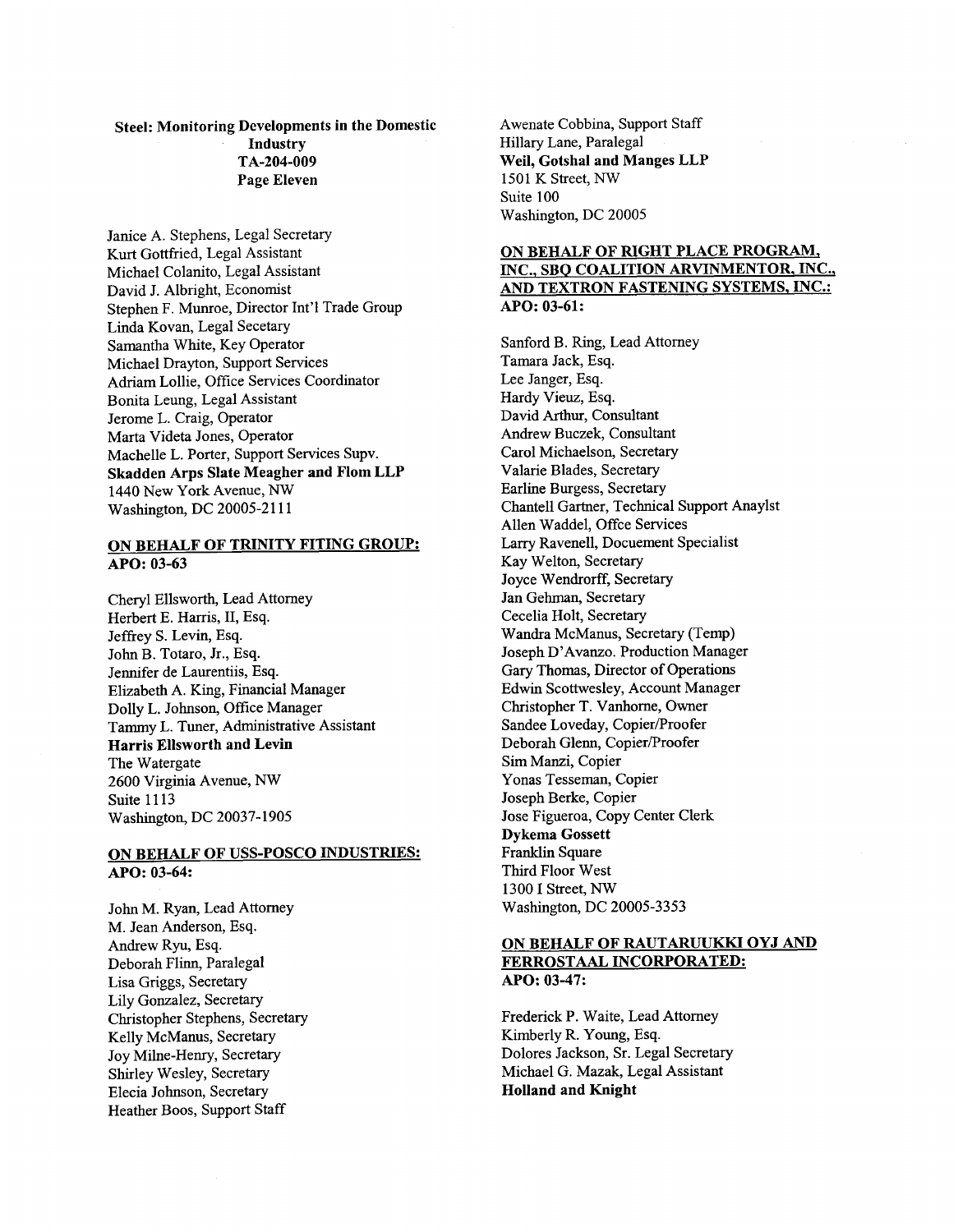## Steel: Monitoring Developments in the Domestic Industry Page Twelve TA-204-009

2099 Pennsylvania Avenue, *NW*  Suite 100 Washington, DC 20006-6801

#### ON BEHALF OF ISTANBUL MINERAL AND METAL EXPORTERS ASSOCIATION: *APO:* 03-70:

Charles R. Johnston, Jr. Lead Attorney Doreen M. Edelman, Esq. Turgut Cankorel, Paralegal Darlene Bertoldi, Legal Secretary Anthony Colquitt, Clerk Hallie *Zink,* Law Clerk Heather Tazelaar Clerk Michelle a. Plourde, Summer Associate Baker Donelson, Bearman & Caldwell Lincoln Square 555 Eleventh Street, *NW*  Sixth Floor Washington, DC 20004

#### ON BEHALF OF ARCELOR *APO:* 03-72:

Christopher M. Ryan, Lead Attorney Thomas B. Wilner, Esq. Jeffrey M. Winton, Esq. Robert LaRussa, Esq. Christopher M. Ryan, Esq. Quentin M. Baird, Esq. Richard W. Moreland, Jr., Esq. Karen H. Kim, Esq. Kristen Matella, Legal Assistant Ryan Leshaw, Legal Assistant Norma Stout, Legal Secretary Kim Wagoner, Legal Secretary Lynette Johnson, Legal Secretary Ellie Schendell, Legal Secretary Gwen Clinton, Office Services Kevin Hawkins, Office Services Bradley Collier, Office Services Monte Privett, Office Services Ryan Barcelona, Office Services David Abney, Office Services Tresha Conward, Office Services Frank Johnson, Purchasing Lisa S. Raisner, Government Relations Director B. Alexander Sellers, International Trade Spec. Heather McGiffin, Legal Assistant

Tasha Harris, Legal Assistant Carly Nuzbach, Legal Assistant Drew Brinkman, Legal Assistant Andrew Hayden, Legal Assistant Alyssa A. Whitby, Legal Assistant Uzma Rasool, Legal Assistant Shearman & Sterling 801 Pennsylvania Avenue, *NW*  Washington, DC 20004-2604 Robert W. Crandell, Consultant The Brookings Institute

Hal Singer, Consultant Jeff West, Consultant Brian O'Dea, Consultant Allan T. Ingraham, Consultant Criterion Economics

### ON BEHALF OF DOFASCO INC.. AND **SSAB**  OXELOSUND AB: *APO:* 03-71:

James R. Simoes, Lead Attorney William Silverman, Esq. Douglas J. Hefher, Esq. Richard P. Ferrin, **Esq.**  Thomas M. Hughes, Esq. Carrie L. Blozy, International Trade Analyst Denise Adele Caldwell, Professional Assistant Phyllis Copeland, Sr. Professional Assistant Sean C. Lee, Office Services Supervisor Cornelius Hicks, Jr., Office Services Assistant Elaine Pratt, Office Services Assistant Sharron Smith, Facilities Coordinator Gloria A. Wilson, Office Services Assistant Tiffany Moore, Office Services Assistant Segfied Smith, Office Service Assistant Keith B. Jones, Office Service Assistant Ronnie Hart, Office Service Assistant Eric L. Johnson, International Trade Analyst Rose M. Woodland, Senior Professional Assistant Tyler Perez, Paralegal Hunton and Williams 1900 K Street, *NW*  Washington, DC 20006-1 109

## ON BEHALF OF UNITED STEELWORKERS OF AMERICA AFL-CIO-CLC: *APO:* 03-74

Terence P. Stewart, Lead Attorney Eric P. Salonen, Esq. Patrick J. McDonough, Esq. J. Daniel **Stirk,** Esq. Sarah V. Stewart, Esq.